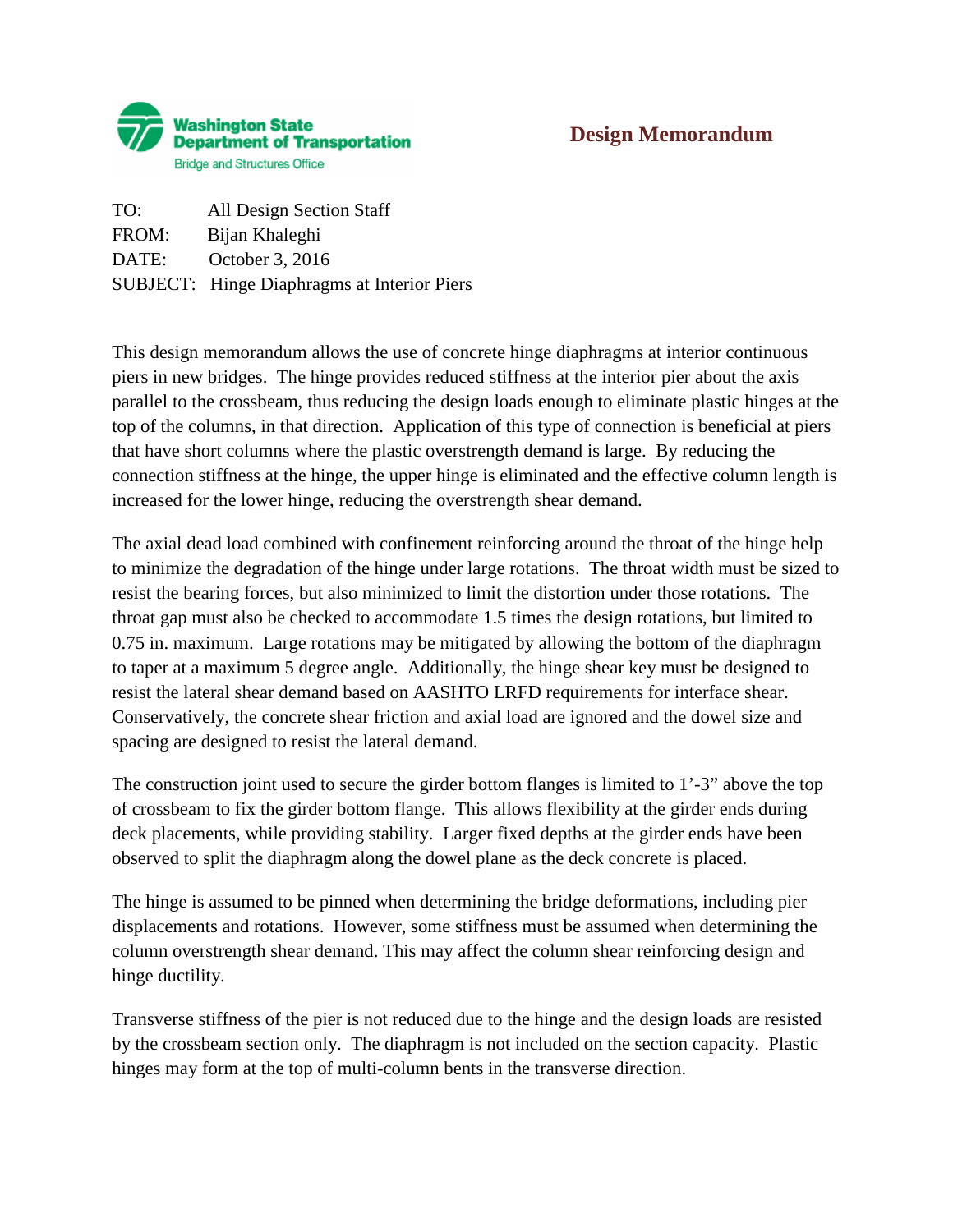### **Background:**

In the past concrete hinge diaphragms were only used in low seismic areas such as east of the Cascade Mountains. It was limited to use in widening of existing bridges with hinge diaphragms and was excluded from use in new structures. It was assumed that the seismic rotations would compromise the hinge performance, causing the dowels to buckle under lateral loads.

Research has shown that with proper design and detailing, concrete hinges can accommodate large rotation without signs of failure. Therefore use of concrete hinges can be considered in higher seismic areas. Integral crossbeams are still the preferred details, but in situations where reducing the lateral demand in necessary, concrete hinges may be considered.

BDM section 7.3.6 discusses column hinges and their use "above a crossbeams or pier wall". This statement caused confusion in the application of diaphragm hinges and will be removed.

If you have any questions regarding this policy memorandum, please contact [Michael.Rosa@wsdot.wa.gov](mailto:Michael.Rosa@wsdot.wa.gov) at 360-705-7156 or [Bijan.Khaleghi@wsdot.wa.gov](mailto:Bijan.Khaleghi@wsdot.wa.gov) at 360-705- 7181 or.

cc: Mark Gaines, Construction Office – 47354 Craig Boone, Bridge and Structures – 47340

# **Bridge Design Manual Revisions:**

### **Section 5.6.2 E.3 End Type C shall be revised as follows:**

End Type C as shown in Figure 5.6.2-5 is for continuous spans and an intermediate hinge diaphragm at an intermediate pier. There is no bearing recess and the girder is temporarily supported on oak blocks. In the past, this detail was used in low seismic areas such as east of the Cascade Mountains. This end type shall not be used on new structures and is restricted to the widening of existing bridges with hinge diaphragms at intermediate piers. This detail may be used to reduce the seismic demand at an intermediate pier by allowing rotation about the axis parallel to the crossbeam. The reduced pier stiffness will lower the plastic overstrength shear demand (Vpo), allow for shorter columns and eliminate the plastic hinge at the top of each column. While the diaphragm hinge is intended to act as a pin, there may be some residual stiffness at the connection that shall be determined by the designer.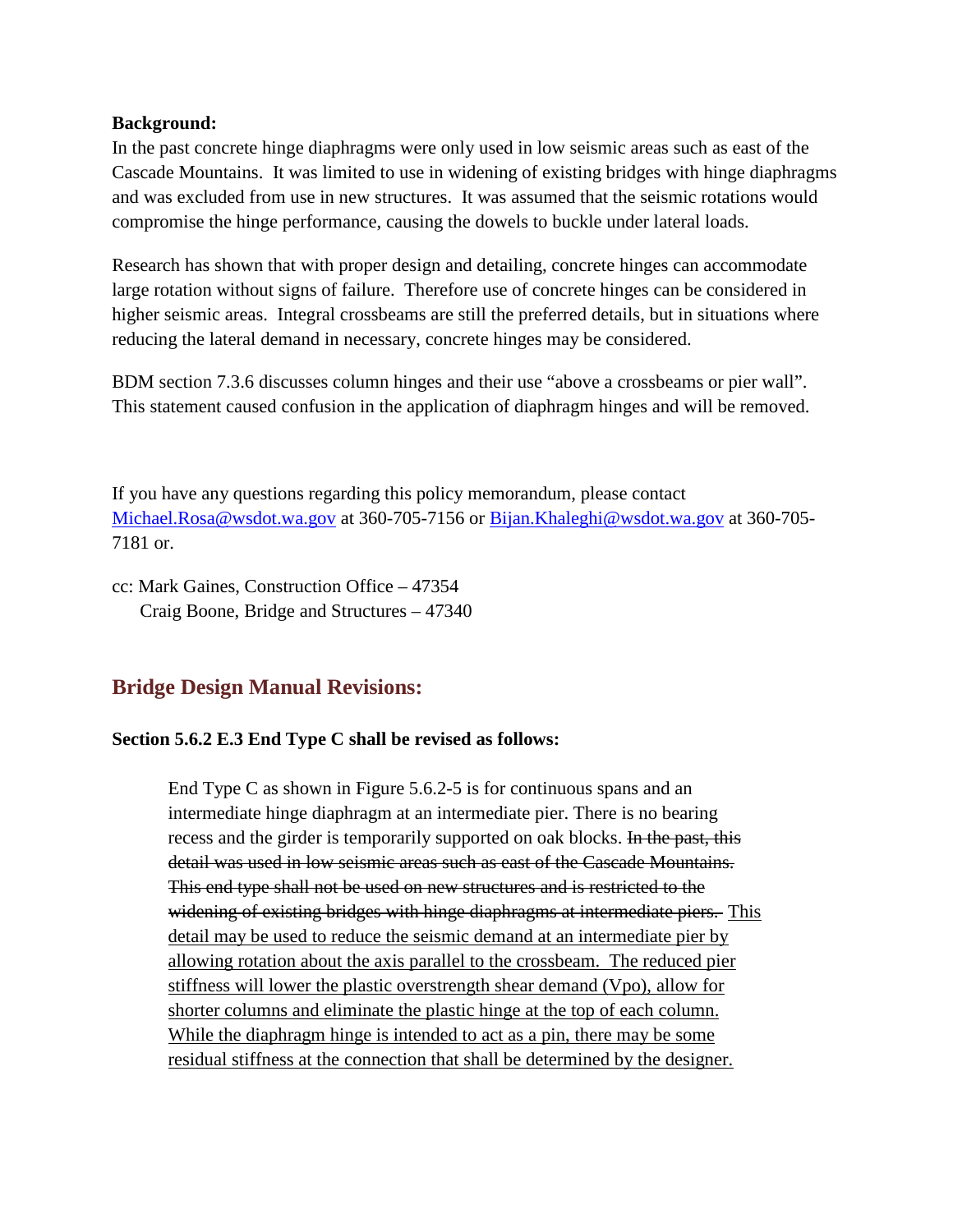This stiffness will move the point of inflection down the pier, inducing some plastic overstrength shear demand.

The hinge connection should be assumed pinned to determine the pier displacement and ductility demand for seismic analysis.

The designer shall check the edge distance and provide a dimension that prevents edge failure, or spalling, at the top corner of the supporting cross beam for load from the oak block including dead loads from girder, deck slab, and construction loads.

For prestressed concrete girders with intermediate hinge diaphragms, designers shall:

- a. Check size and minimum embedment in crossbeam and diaphragm for hinge bars. Bars shall be sized based on interface shear due to calculated plastic overstrength shear force (Vpo) from the column while ignoring the concrete cohesion and axial load contributions.
- b. Design the width of the shear key to take the factored vertical bearing force per AASHTO LRFD 5.7.5 at the Strength limit state. The maximum shear key width shall be limited to 0.3d, where d is the width of the diaphragm.
- c. Confinement reinforcement shall be added to the diaphragm between the girders over a vertical distance equal to or greater than the diaphragm width. Confinement shall be no less than #4 ties bars spaced at 12 in. longitudinally and staggered 6 in. vertically.
- d. The throat of the hinge gap shall be no larger than 0.75 in. The bottom of diaphragm may taper up to 5 degrees maximum to allow for 1.5 times the elastic service, strength or extreme rotation. The material used to form the gap shall be strong enough to support the wet concrete condition and shall be removed after concrete placement.
- e. Check interface shear friction at girder end (see Section 5.2.2.C.2).

Design of the pier in the transverse direction (parallel to the crossbeam axis) shall be performed per the AASHTO Seismic Guide Specifications.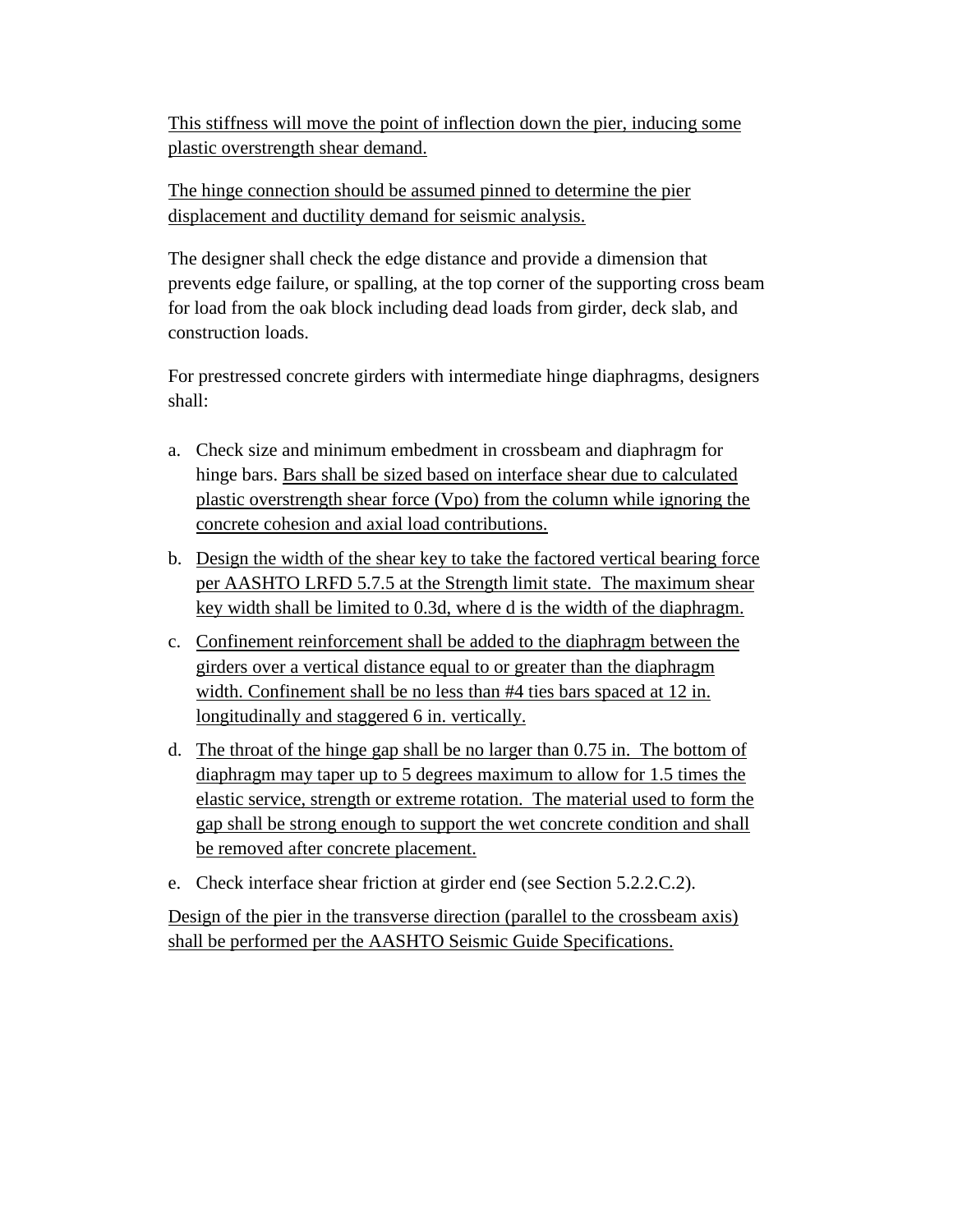

End Type C (Intermediate Hinge Diaphragm) Figure 5.6.2-5